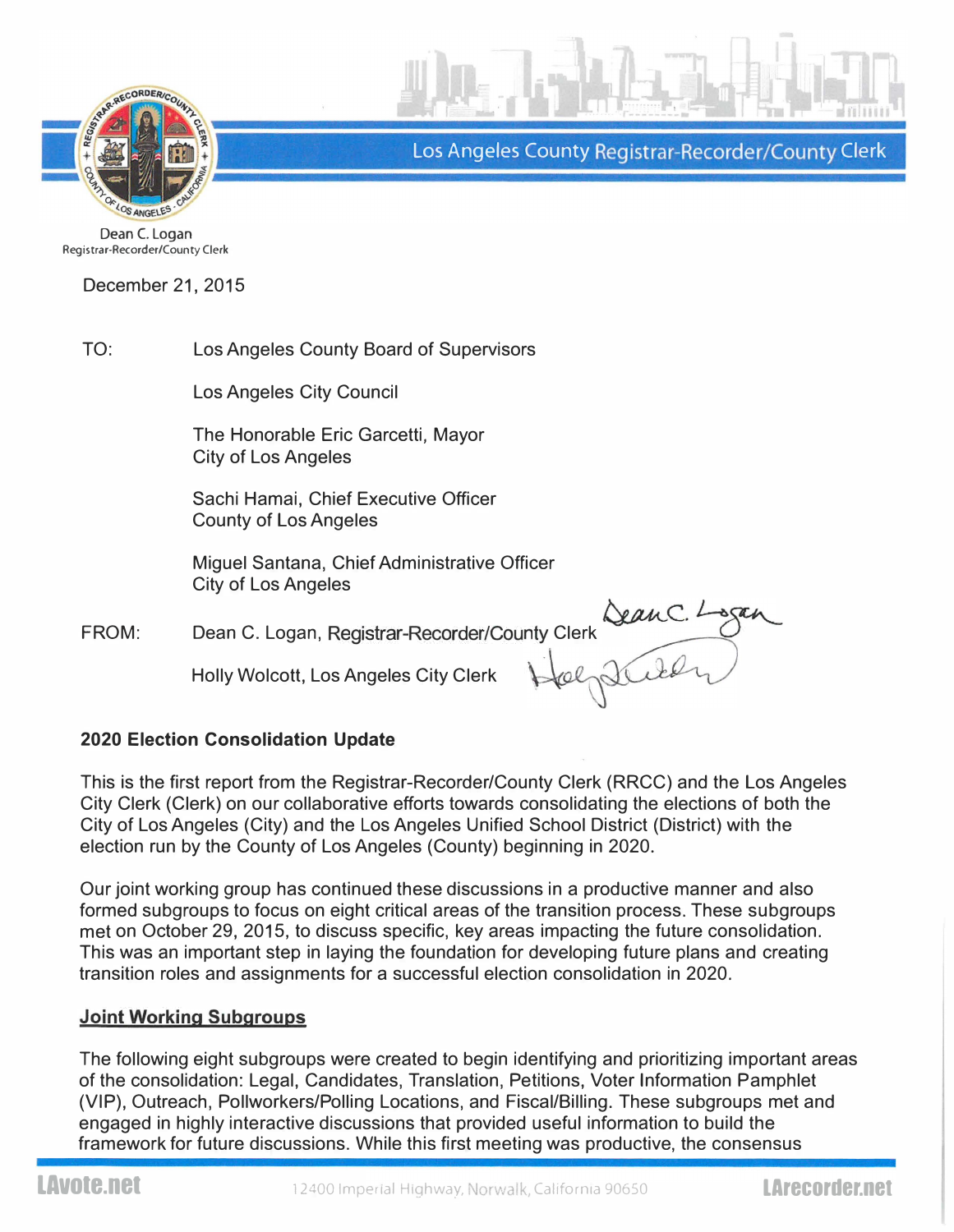## <u>Joint Working Subgroups (</u>Cont'd)

among the attendees was the need for continued coordination to define roles, relationships, assignments, costs, timelines and agreements between the City and County.

#### Subgroup One: Legal

This subgroup, which in addition to the staff from RRCC and Clerk, also included members from the Office of the County Counsel and the Office of the Los Angeles City Attorney. This group was tasked with ensuring that the process moving forward is consistent with the rules and requirements of each jurisdiction as well as with the California Elections Code. They stressed the need to focus on defining the roles and relationship between County and City assignments and contractual agreements. Changes to the State Elections Code, the County Code and/or the City Charter could possibly be needed in the future but this will not be known until after the roles and responsibilities of each entity are further defined.

#### Subgroup Two: Candidates

This subgroup is charged with reviewing candidate filing processes and campaign finance rules. It was discussed that post-consolidation the Clerk may continue to conduct the City's candidate filing and campaign finance reporting for its municipal and school district elections as is currently done. It is also expected that the Clerk will continue to conduct workshops for its candidates and that RRCC's published materials will serve as supplemental/support information. Regarding City candidate statements, this information is prohibited from appearing in voting materials. Consequently, such information produced by RRCC will not be published in sample ballots for City ballot groups. The Clerk may continue to publish candidate statements on the City's website. This subgroup will continue to coordinate and prioritize filing, processing, and examination responsibilities and determine which of these periods overlap.

## Subgroup Three: Translation

This subgroup discussed the current language requirements and translation roles of each agency. The Clerk provides materials and assistance in the following languages that that the County does not currently provide: Russian, Farsi and Armenian. Clarification was also sought on who will do the Sample Ballot translations moving forward. The subgroup will continue to define the roles of each agency moving forward with respect to translation services.

## Subgroup Four: Petitions

This subgroup discussed the City petition process, which is separate from the County process. The Clerk may continue to be the filing officer for local initiatives; and will continue to handle City and LAUSD candidate nomination papers. The Clerk will also continue to handle the filing for recalls and signature verification. The City may need to change the charter if the city wants to request assistance from the County to perform petition functions. The subgroup will continue to analyze the City charter and California codes relating to recall petitions.

## Subgroup Five: Voter Information Pamphlet

This subgroup focused on the mailing, printing and translation of the VIP. It was discussed that the Clerk will still continue prepare the City's VIP. The subgroup also discussed processing measure text, arguments, ballot simplification and ballot pages for the VIP. The County offers cities an optional voter notice that may not be provided for in City charter regulations for sample ballot preparation. Timeline for delivery of ballot summaries and future responsibility of the VIP still need to be defined.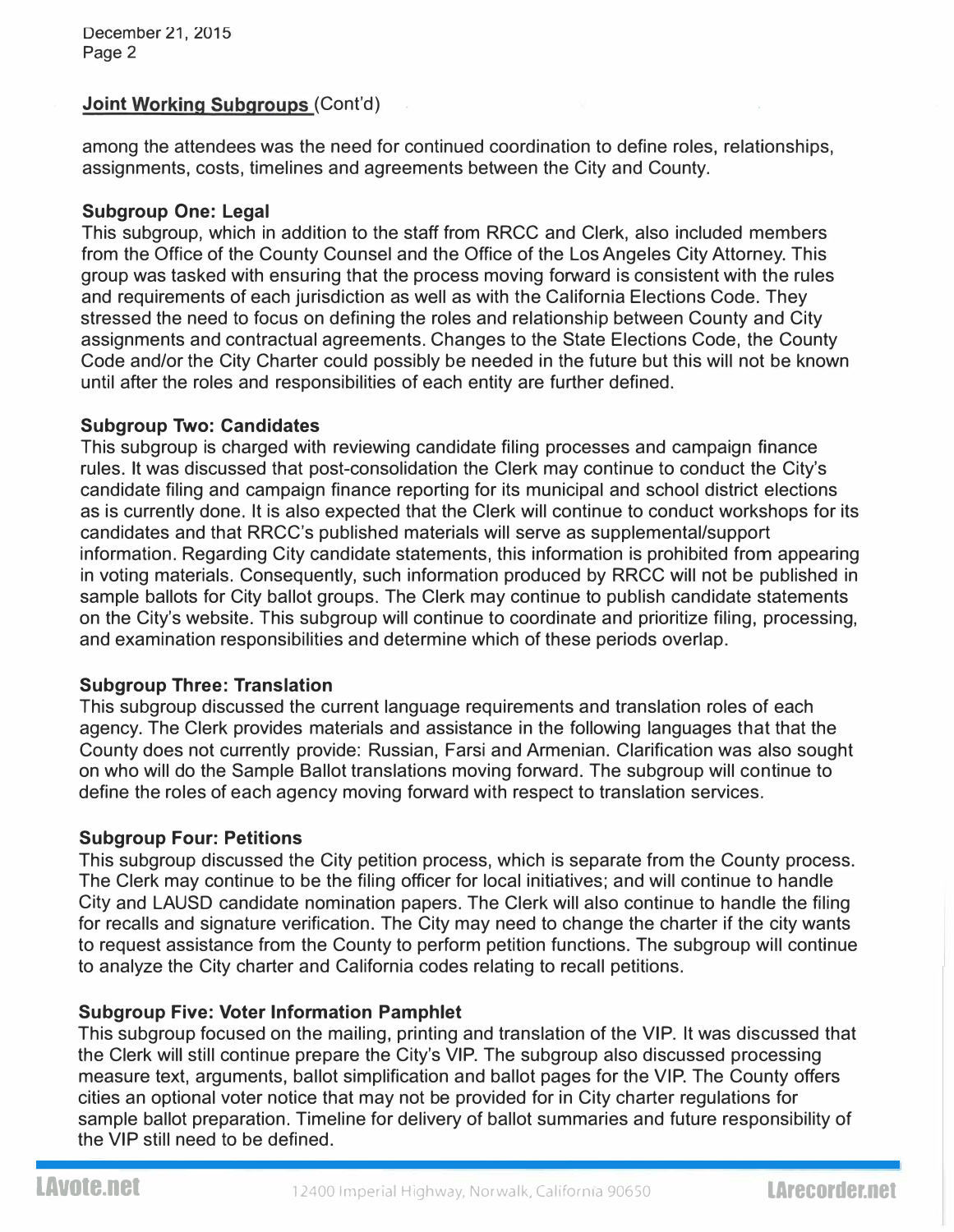## Subgroup Six: Outreach

This subgroup focused on the outreach that will be needed for this future transition. A media and education campaign will need to begin following the 2017 City election and continue through the 2020 consolidated election to inform voters. Aspects of the education campaign should include the following: direct voter communication via all media outlets (traditional and online), social media, and town hall style meetings. The roles and responsibilities of this important component need to be further examined and defined.

#### Subgroup Seven: Pollworkers/Polling locations

This subgroup examined the future needs for both pollworkers and polling locations in a consolidated election. Like the County, the City also currently benefits from use of its employees as pollworkers. The group discussed the possible need of this pool of pollworkers moving forward and if the City would continue to allow its employees to be used after the consolidation. The City's current polling locations were also discussed and that they would greatly improve the County's pool of Election Day facilities. The benefits of these potential combined resources will continue to be explored.

#### Subgroup Eight: Fiscal/Billing

This subgroup was tasked with examining fiscal and billing component of this consolidation. Like the legal discussion, the future roles and responsibilities of each agency need to be defined prior to determining any future billing structure. The RRCC's current election billing process was explained and discussed. The RRCC is also examining a new fee structure that could change the way election billing is handled. Any new fee structure would need to be approved by the Board of Supervisors. Billing would not change until after any new fee structure is adopted and implemented.

## <u>Next Steps</u>

During the coming months, the joint working group's efforts will focus on organizing follow-up subgroup meetings to continue to identify major priorities and potential opportunities to strengthen the execution of this effort. The subsequent meetings will allow the teams to get into more details in these areas and further expand on the discussion points highlighted above. The teams will also continue to develop specific roles, plans and timelines to follow through on their recommendations.

## <u>About this Project</u>

In March 2015, the voters of the City approved Charter Amendments 1 and 2, which among other things changed the City's and District's primary and general election dates to June and November of even-numbered years beginning in 2020 so that City elections are held on the same dates as federal and State elections. This timeframe is also aligned with the County's planned implementation of a new voting system.

While the Charter Amendments changed the City's and District's election dates they did not automatically consolidate the City and County-run elections. Left unaddressed this would lead to a concurrent voting situation where City voters would vote in two separate elections on the same day, a City election and the County's consolidated election. This type of scenario could